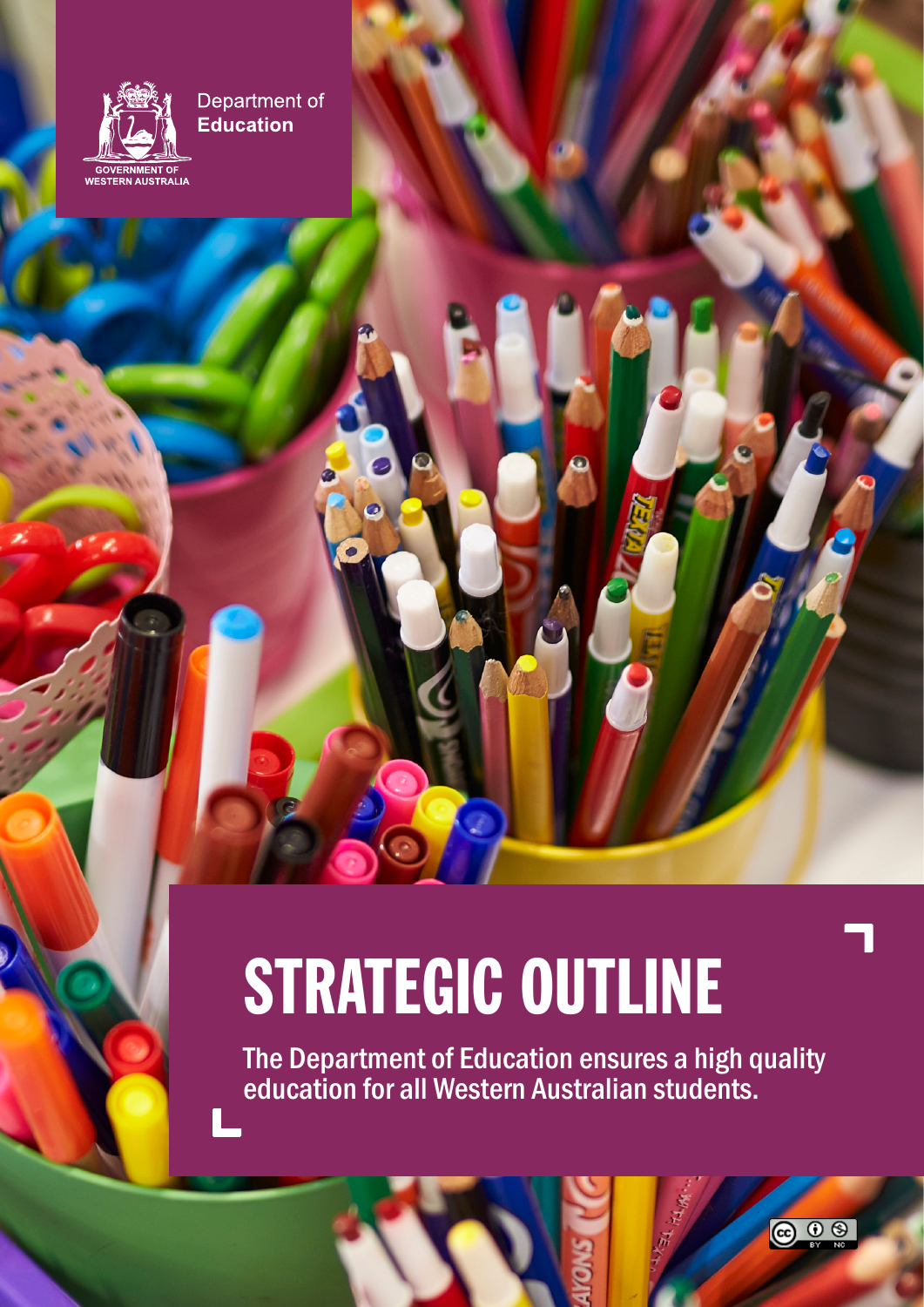## From the Director General

### On 1 July 2017, a new Department of Education was created which brought together the former Department of Education and the former Department of Education Services.

In addition, staff of the School Curriculum and Standards Authority became Department of Education staff. The Authority continues as a statutory authority.

We now have a role in influencing the education of all students in Western Australia and enact this in different ways in line with the relevant legislation – directly through a system of public schools and indirectly through regulation and funding of Independent and Catholic schools.

Regardless of these differences, the aim is the same: to deliver a high quality education to all students in all learning environments. We are committed to all students achieving their best and being lifelong learners who contribute actively to their communities and to society.

We seek to ensure all schools adopt a contemporary curriculum that fosters high achievement; have high quality teaching that delivers the curriculum; and have strong and effective leadership that is committed to improving student outcomes.

We promote effective governance of the education sector in Western Australia; and the policies and processes that support safe, healthy and resilient learners.

We value the importance of partnerships and collaboration to share best practice, research and ideas that improve student outcomes.



We recognise and respect the independence of Independent and Catholic schools. We undertake our responsibilities to all schools, systems and sectors with diligence and integrity, and are impartial in our role as a regulator and funder.

This strategic outline articulates our commitment to six objectives. It details the different approaches we adopt to achieve these objectives as the deliverer of public school education and as a regulator and funder for Independent and Catholic schools.



Jennifer McGrath Acting Director General

August 2018

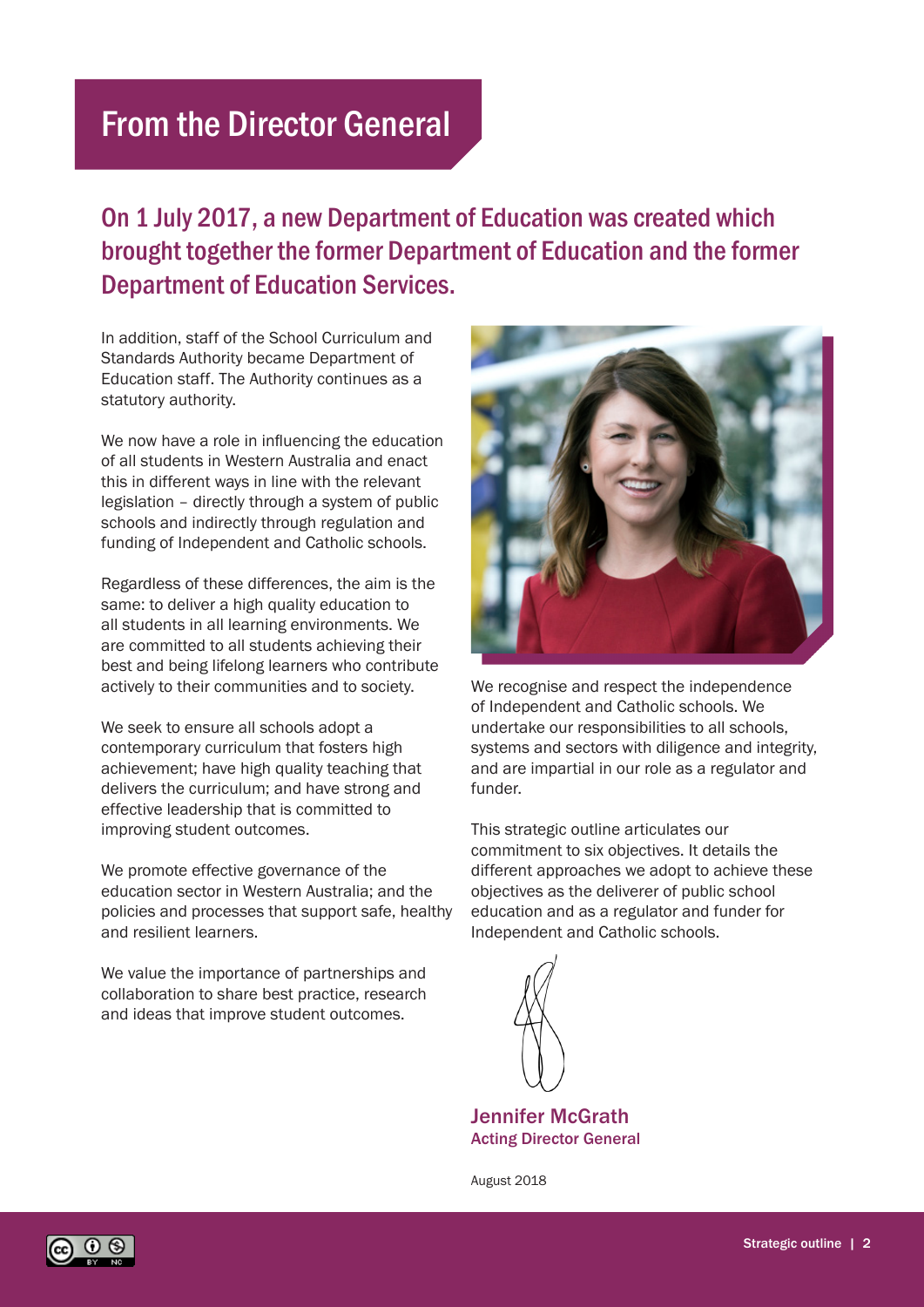## Our vision

All students in Western Australia, regardless of background and across all schools and learning environments, reach their learning and achievement potential.

To achieve this vision, we work to deliver our aspirations across six key objectives. The tools and approaches we use to deliver these aspirations are different for the provision of public education and for the regulation and funding of public, Independent and Catholic schools.

| <b>Objectives</b> | Contemporary<br>curriculum and<br>assessment                                                                                                                                                                            | High quality<br>teaching                                                                                                                                                                              | <b>Effective</b><br>leadership                                                                                                                                                | Good<br>governance                                                                                                      | Safe, healthy<br>and resilient<br>learners                                                                                       | <b>Strong</b><br>partnerships<br>and<br>collaboration                                                     |
|-------------------|-------------------------------------------------------------------------------------------------------------------------------------------------------------------------------------------------------------------------|-------------------------------------------------------------------------------------------------------------------------------------------------------------------------------------------------------|-------------------------------------------------------------------------------------------------------------------------------------------------------------------------------|-------------------------------------------------------------------------------------------------------------------------|----------------------------------------------------------------------------------------------------------------------------------|-----------------------------------------------------------------------------------------------------------|
| Aspirations       | Curriculum and<br>assessments<br>meet the needs<br>of students<br>and deliver<br>contemporary<br>learning<br>experiences for<br>students to become<br>confident, creative<br>learners and active.<br>informed citizens. | All teachers<br>are supported,<br>developed and<br>challenged to<br>be their best<br>and to deliver<br>differentiated<br>curriculum<br>to students<br>that enhances<br>their learning<br>experiences. | School leaders<br>have high<br>aspirations for<br>their students<br>and teachers.<br>and drive<br>improvement<br>in student<br>outcomes<br>using evidence-<br>based practice. | Schools and<br>school systems<br>are governed<br>effectively<br>to ensure<br>appropriate<br>standards are<br>delivered. | Students are<br>healthy and<br>resilient, and<br>all schools<br>and learning<br>environments<br>are child safe<br>organisations. | Schools.<br>school sectors<br>and systems<br>work together<br>to improve<br>outcomes for<br>all students. |

## Our values

| <b>Learning</b>   | We have a positive approach to learning and encourage it in others. We advance<br>student learning based on our belief that all students have the capacity to learn.                                                                                                    |
|-------------------|-------------------------------------------------------------------------------------------------------------------------------------------------------------------------------------------------------------------------------------------------------------------------|
| <b>Excellence</b> | We have high expectations of students and ourselves. We set standards of<br>excellence and strive to achieve them. The standards and expectations challenge<br>all of us to give our best.                                                                              |
| <b>Equity</b>     | We recognise the differing circumstances and needs of students and are dedicated<br>to achieving the best possible outcomes for all. We strive to create workplaces and<br>learning environments that are free of discrimination, abuse and exploitation.               |
| <b>Care</b>       | We treat all individuals with care. Our relationships are based on trust, mutual<br>respect and the acceptance of responsibility. We recognise the value of working<br>with parents/carers and the wider community to provide a high quality education<br>for students. |
| Integrity         | We act with integrity, responsibility and transparency in all that we do.                                                                                                                                                                                               |
| <b>Respect</b>    | We treat everyone fairly, and we treat all schools, school systems and school<br>sectors with respect.                                                                                                                                                                  |

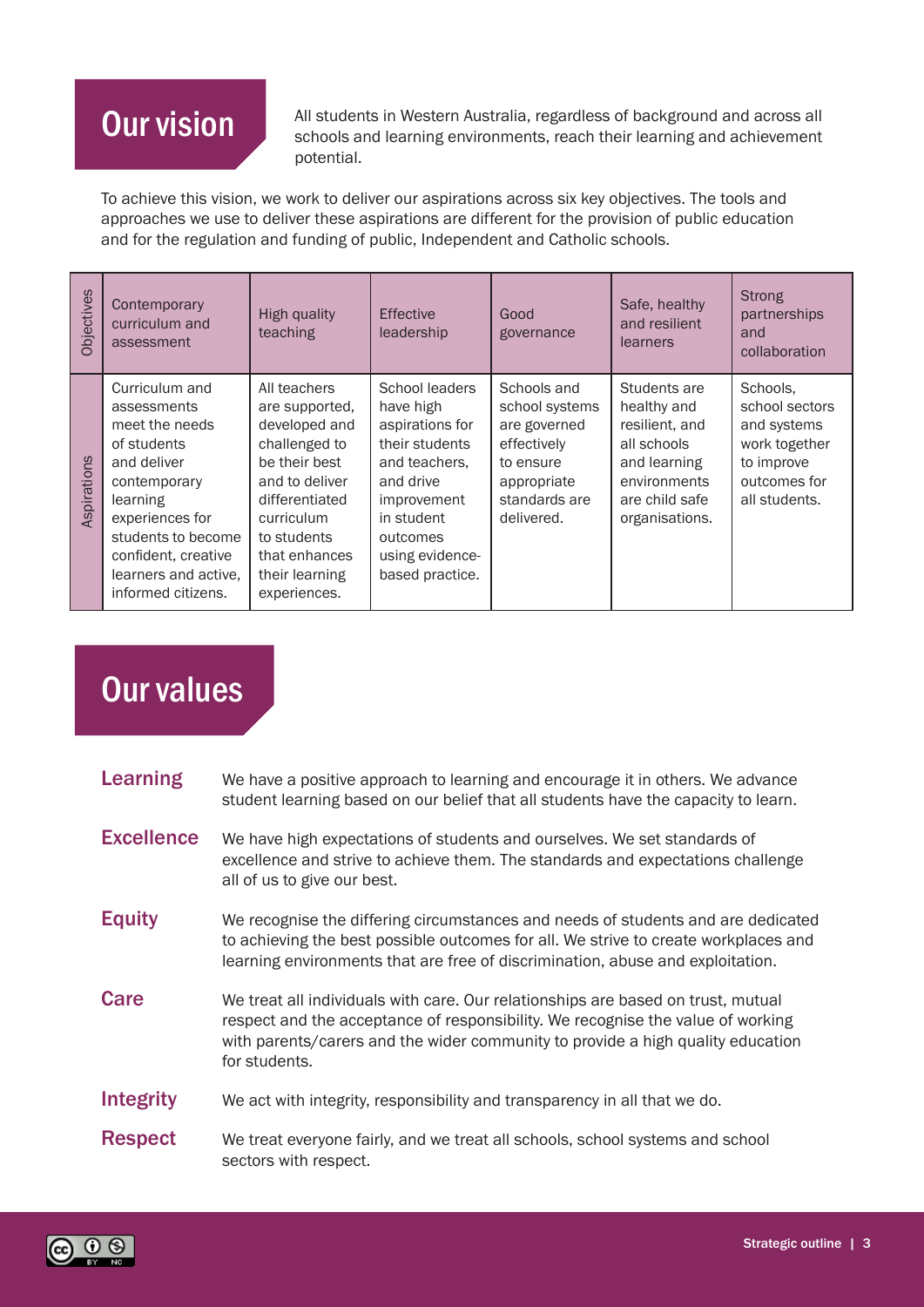## As the provider of public education

#### Contemporary curriculum and assessment

We support public schools to achieve positive learning outcomes for their students. We set high expectations of success for every student in every public school to best prepare them for life.

#### High quality teaching

We prioritise high quality teaching across public schools. We articulate high expectations and standards of teacher performance and assist teachers to attain these through professional learning and support. We support the physical, mental and social welfare of our staff.

#### Effective leadership

We understand the importance of strong, empowering leadership in public schools. We identify and select talented school leaders to develop and put in place support and accountability mechanisms to drive school improvement.

#### Good governance

At the system level, we support public school leaders and staff while maintaining transparent accountability, governance and funding frameworks. At the school level, we support governance mechanisms that ensure public schools are responsive to the needs of their communities and students.

#### Safe, healthy and resilient learners

We are committed to ensuring students in public schools feel safe, connected and able to contribute to their communities. We encourage public schools to provide student wellbeing and support services to deliver mental health, pastoral care and psychological support. We expect our school leaders to develop a safe and friendly school culture for all.

#### Strong partnerships and collaboration

We expect public school staff to develop positive, respectful relationships with students, parents and each other as part of caring learning environments that support student wellbeing. We work with families and communities early to give their children the best start to learning. We build partnerships between our schools – and across sectors and systems – and other agencies to improve student outcomes.

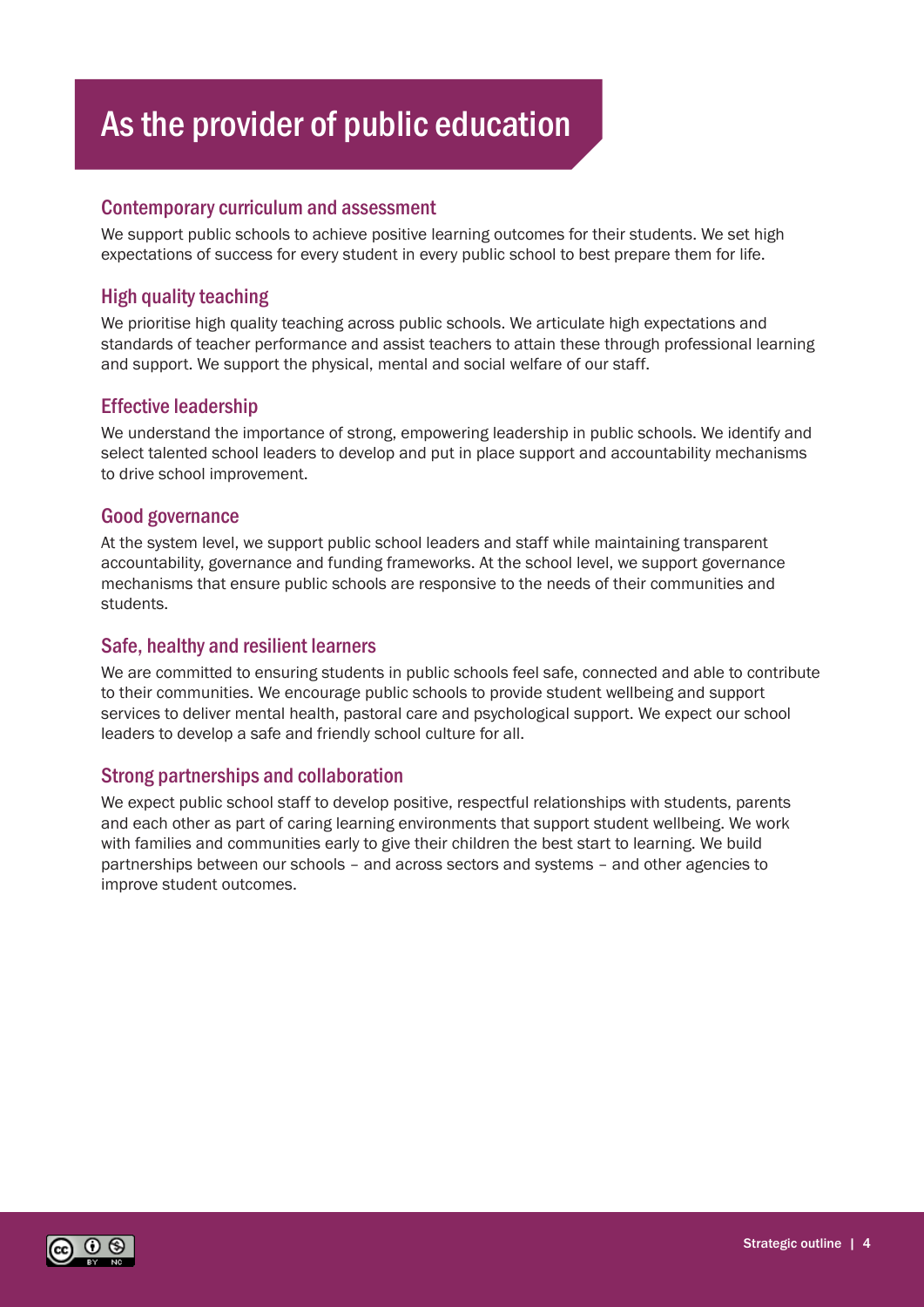## As a regulator and funder

#### Contemporary curriculum and assessment

We provide services and support to the School Curriculum and Standards Authority to ensure it can deliver its functions of developing and maintaining the K-12 curriculum and syllabuses; assessments, examinations, reporting and certification; and monitoring and reporting on standards of student achievement. We maintain internal systems and processes that ensure the Authority receives independent advice and support from our staff, and that the data it collects and manages are protected.

#### High quality teaching

We regulate Independent schools, and audit and review the regulation of Catholic schools, against standards set by the Minister and other legislative requirements. These emphasise the responsibility of Catholic and Independent schools to provide a satisfactory standard of education which aims to make continuous improvements in student learning outcomes.

We provide services and support to the Teacher Registration Board of Western Australia for it to deliver its functions, including to register teachers and accredit initial teacher education programs. We maintain internal processes and systems that ensure the Board receives independent advice and support from our staff; the data it collects and manages are protected; and investigations remain confidential, noting that the best interest of children is the paramount consideration.

#### Effective leadership

The standards and legislative requirements for Independent and Catholic schools stipulate they are to have policies to provide for students' education and care, and review them regularly.

#### Good governance

Independent and Catholic schools are required by legislation to implement good governance and accountability. Governing body members must be fit and proper persons to operate a school. We maintain procedural safeguards to ensure our regulatory functions are transparent, and that regulatory and delivery functions are appropriately separated. We provide funding to Catholic and Independent schools based on a formula set by the Minister.

#### Safe, healthy and resilient learners

The standards and legislative requirements for Independent and Catholic schools prioritise student safety and the prevention of bullying, harassment and abuse. Requirements include an expectation that Catholic and Independent schools implement a relevant child safe organisation framework. We assist all schools to provide a safe environment for children by ensuring that child welfare concerns are referred to relevant authorities and that the Teacher Registration Board of Western Australia is supported to undertake its regulatory functions.

#### Strong partnerships and collaboration

We work with all schools to share new ideas, research and best practice. We recognise the benefits that can accrue to all students through collaboration and sharing across schools, sectors and systems.